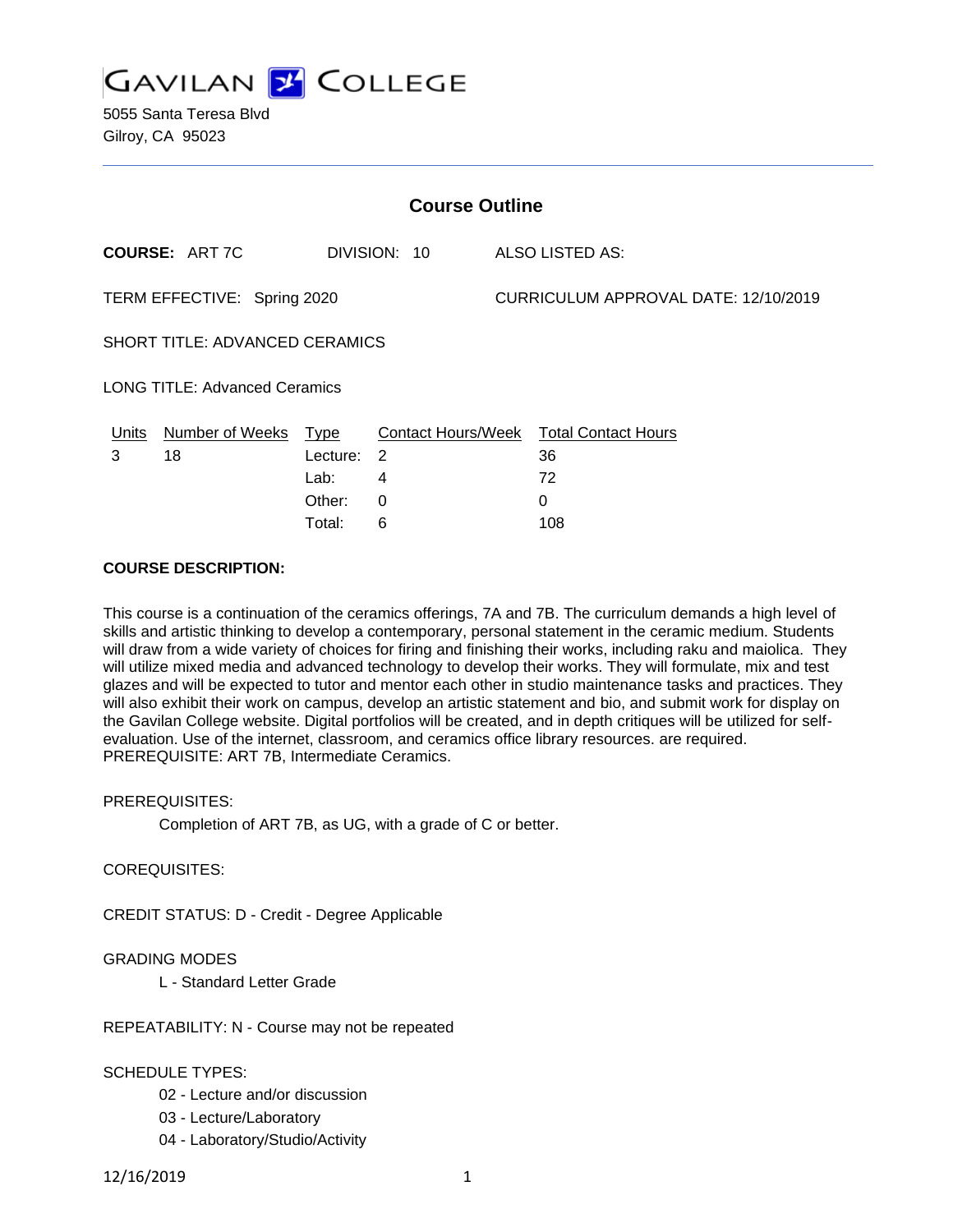047 - Laboratory - LEH 0.7

## **STUDENT LEARNING OUTCOMES:**

By the end of this course, a student should:

1. Demonstrate advanced skill levels in ceramics.

2. Reference contemporary and/or historical issues and utilize various media to articulate his/her artistic vision.

3. Meet professional exhibition standards.

## **CONTENT, STUDENT PERFORMANCE OBJECTIVES, OUT-OF-CLASS ASSIGNMENTS**

Curriculum Approval Date: 12/10/2019

10 lecture Hours Content: Intro to course, materials, assignments, evaluation, safety procedure review. Use of ilearn and other resources for

research and development of projects and web presentation assignment. Assignments described including gallery report, sketchbook, glaze notes, portfolio, glaze testing and development, raku firing,

exhibition requirements, studio management requirements. Topical lectures as needed for specific subjects.

Student Performance Objectives (SPO): Students employ research techniques, sketchbooks,

and observation of other art to begin their semesters' projects.

Out-of-Class Assignments: Utilize ilearn. Web based research for projects, glaze recipes, web presentations. Start sketchbooks and

glaze notebooks.

16 lab Hours Content: Students formulate plan for work cycles and begin test pieces for glaze tests. Begin wheel and hand building projects, demonstrations of all required forming

methods including use of molds and extruder. Inventory glaze materials for glaze formulation. Choose studio management task for semester and begin it.

Student Performance Objectives (SPO): Students

demonstrate self initiative as they create projects that meet assigned requirements. They assume responsibility for studio tasks.

Out-of-Class Assignments: Work on sketchbooks, glaze notes, research

project ideas and glaze formulae. Prepare web presentations. Prepare for first oral critique.

10 lecture Hours Content: First round of oral critiques. Topical lectures on glaze theory, glaze mixing, testing, firing in various temperature ranges. Lectures on firing temperatures, including pit/horsehair, maiolica, raku, cone 5, cone 10.

Student Performance Objectives (SPO): Students will

enter into meaningful criticisms of their own and peer's work. They will formulate and mix glazes in various firing ranges and test, recording results.

Out-of-Class Assignments: Reading from industry

journals and/or online relevant articles. Glaze notes, sketchbook updates.

12 lab Hours Content: Demonstration of glaze mixing, metric system, review safety protocol for glaze mixing. Suitability

of formulae, testing procedures. Continue studio work on projects and studio management.

Student Performance Objectives (SPO): Students will analyze what kind of firing they wish to utilize that best expresses their personal artistic vision.

Out-of-Class Assignments: prepare for oral critiques, sketchbooks, glaze notes, research glaze formulae.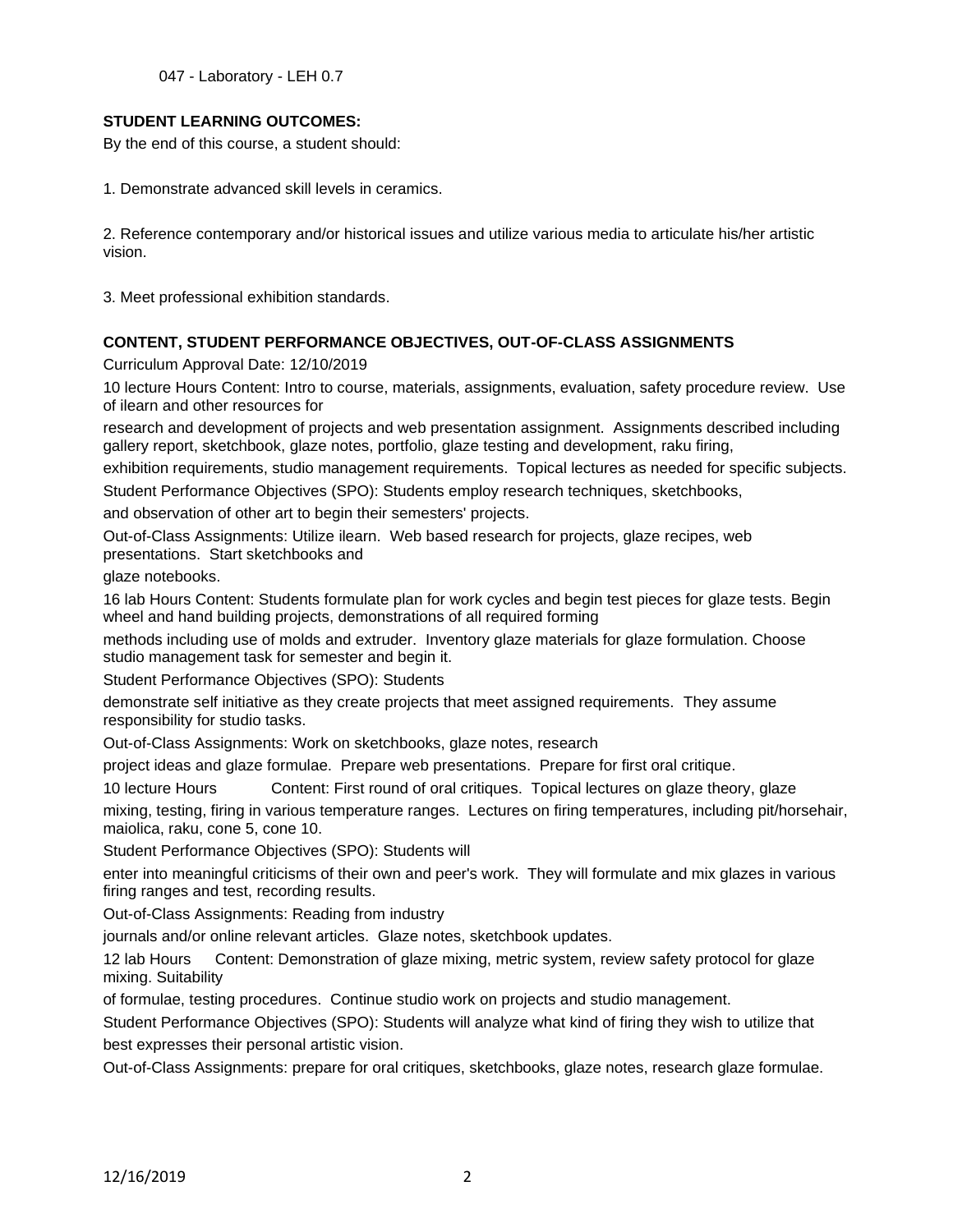6 lecture Hours Content: Artists' statements

and biographies, exhibition materials, timelines, relationship with galleries and how to prepare for an exhibition. Gallery visits, critiques, reviews of shows. Assignment to prepare work and artist

statements to feature on the Gavilan website. Second round oral critiques.

Student Performance Objectives (SPO): Students will write gallery-appropriate artistic statements and biographies. They will

critique work from other ceramic artists.

Out-of-Class Assignments: Read multiple artistic statements/bios and reviews. Visit gallery, critique art work. Write an artistic statement/bio.

16 lab

Hours Content: Studio work on projects, glaze mixing and testing. Install exhibit of student work including labels, artists' statements and bios. Demonstrations as needed for various projects and

techniques. Research and develop a theme for a mixed media project, exploring various materials and suitability for incorporating into ceramics, testing as necessary. Studio maintenance tasks.

Student Performance Objectives (SPO): Students will combine clay with other media to better articulate their theme or artistic vision.

Out-of-Class Assignments: Web and industry journal based

research for thematic development. Sketchbooks, glaze notes.

4 lecture Hours Content: History of Raku firing, maiolica, and other firing types, kiln types. Demonstrate typical pieces for each type

of firing.

Student Performance Objectives (SPO): Students will test various firing techniques in order to determine what best expresses their artistic vision.

Out-of-Class Assignments: Classroom

resources and web based research on Raku, maiolica, and soda/woodfire ceramics.

12 lab Hours Content: Create pieces suitable for raku and maiolica processes. Studio work on all projects, studio

management tasks, glazes. Change student exhibitions as required.

Student Performance Objectives (SPO): Students will demonstrate responsibility by meeting deadlines for exhibitions and keeping

current with assignments.

Out-of-Class Assignments: Keep sketchbooks and glaze notes up to date. Prepare exhibition materials as needed, prepare work and statement for Gavilan website.

6 lecture

Hours Content: Portfolio development, photography techniques, editing, documentation of work. Third round oral critiques.

Student Performance Objectives (SPO): Students will document work by digital

photography and sketchbooks. They will continue to refine their critical analysis skills.

Out-of-Class Assignments: Written critique of semester's work

16 lab Hours Content: Complete all projects,

take photos, create portfolio. Complete studio maintenance tasks. Complete glaze notes. Take down all student exhibits. Inventory glaze materials.

Student Performance Objectives (SPO): Students

will document their work and complete studio maintenance tasks. Turn in photos and documents for Gavilan website.

Out-of-Class Assignments: Portfolio assembly, complete sketchbooks and glaze

notebooks.

2 Hours

Final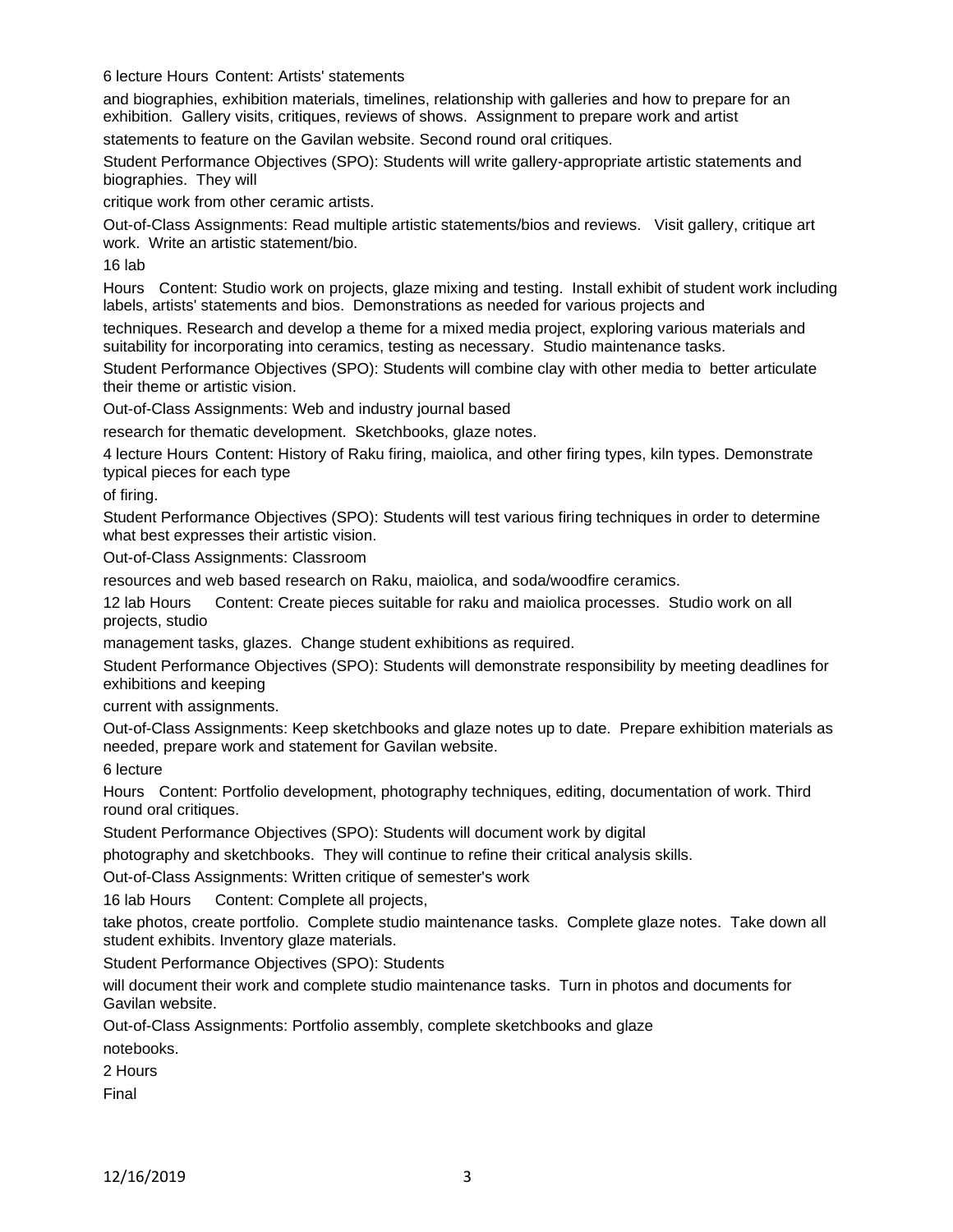### **METHODS OF INSTRUCTION:**

Lectures, demonstrations, one-on-one instruction, reading, media presentations. Slides and videos will be used as well as internet and periodicals. Peer tutoring. Oral presentations by students, oral and written critiques, classroom discussions.

### **METHODS OF EVALUATION:**

Writing assignments Percent of total grade: 15.00 % Percent range of total grade: 15 % to 30 % Written Homework Other: critiques, glaze notebooks/sketchbooks If this is a degree applicable course, but substantial writing assignments are NOT appropriate, indicate reason: Course primarily involves skill demonstration or problem solving Problem-solving assignments Percent of total grade: 5.00 % Percent range of total grade: 5 % to 15 % Other: glaze calculation/computation Skill demonstrations Percent of total grade: 50.00 % Percent range of total grade: 50 % to 70 % Class Performance/s Objective examinations Percent of total grade: 5.00 % Percent range of total grade: 5 % to 15 % Completion Other: short essay Other methods of evaluation Percent of total grade: 5.00 % Percent range of total grade: 5 % to 20 % participation/attendance and studio management

#### **REPRESENTATIVE TEXTBOOKS:**

Textbook is not required.

Other materials required: Clay and tools, other media as individually needed.